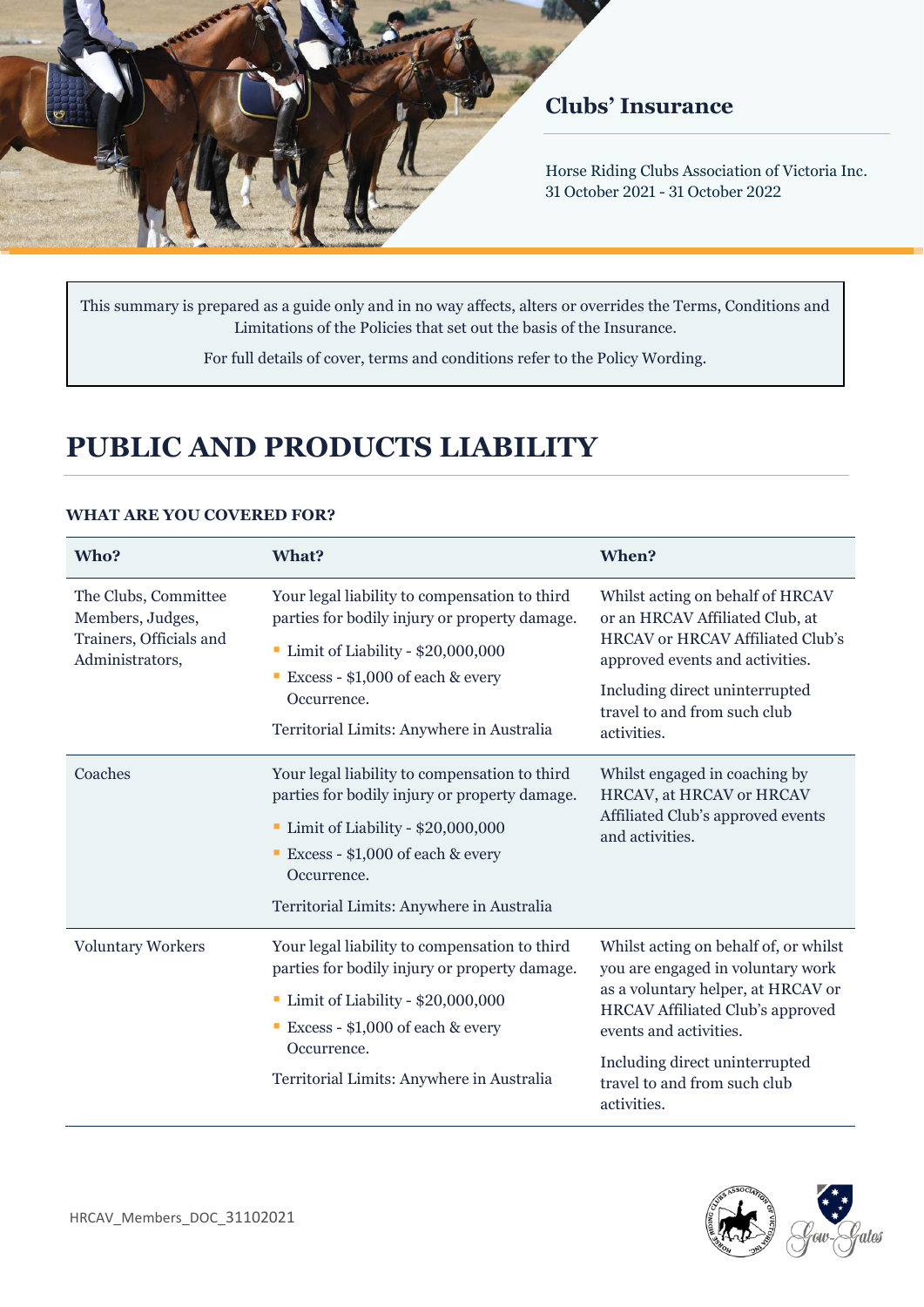## *Extensions*

| <b>Extension</b>                                                                                                                                                                                                                                                                              | <b>Sub-limits or Excesses</b>                                                         |  |
|-----------------------------------------------------------------------------------------------------------------------------------------------------------------------------------------------------------------------------------------------------------------------------------------------|---------------------------------------------------------------------------------------|--|
| <b>Leased or Rented Premises</b>                                                                                                                                                                                                                                                              |                                                                                       |  |
| Member Clubs are covered against liability for loss of or damage to<br>premises (or fixtures or fittings) leased or rented to you, subject to<br>policy terms and conditions.                                                                                                                 | As per policy limits                                                                  |  |
|                                                                                                                                                                                                                                                                                               |                                                                                       |  |
| <b>Errors &amp; Omissions</b>                                                                                                                                                                                                                                                                 |                                                                                       |  |
| Your legal liability to pay compensation in respect of a Claim for<br>Financial Loss solely and directly attributable to any negligent act,<br>error or omission.                                                                                                                             | Limit of Liability - \$1,000,000<br>Excess - \$1,000 of each & every<br>Occurrence.   |  |
| <b>Abuse</b>                                                                                                                                                                                                                                                                                  |                                                                                       |  |
| Your legal liability to pay compensation in respect of Sexual Abuse<br>committed by a representative, member, Worker, volunteer or<br>service provider.                                                                                                                                       | Limit of Liability - \$10,000,000<br>Excess - \$10,000 of each & every<br>Occurrence. |  |
|                                                                                                                                                                                                                                                                                               |                                                                                       |  |
| <b>Property in Your Care Custody or Control</b>                                                                                                                                                                                                                                               |                                                                                       |  |
| You are covered for your liability in respect of Property Damage to<br>employees' or visitors' property; any premises including contents<br>not being leased or rented to you, and property (other than<br>buildings) belonging to third parties which is in your Care Custody<br>or Control. | Limit of Liability - \$500,000<br>Excess - \$1,000 of each & every<br>Occurrence.     |  |
|                                                                                                                                                                                                                                                                                               |                                                                                       |  |
| <b>Landowners' Indemnity</b>                                                                                                                                                                                                                                                                  |                                                                                       |  |
| The policy extends to cover any landowner whose land is used,<br>hired, or passed over by the Member Club providing the use of the<br>land is for the purposes of running a sanctioned Member Club or<br>HRCAV event or activity only, subject to policy terms and<br>conditions.             | As per policy limits                                                                  |  |
|                                                                                                                                                                                                                                                                                               |                                                                                       |  |

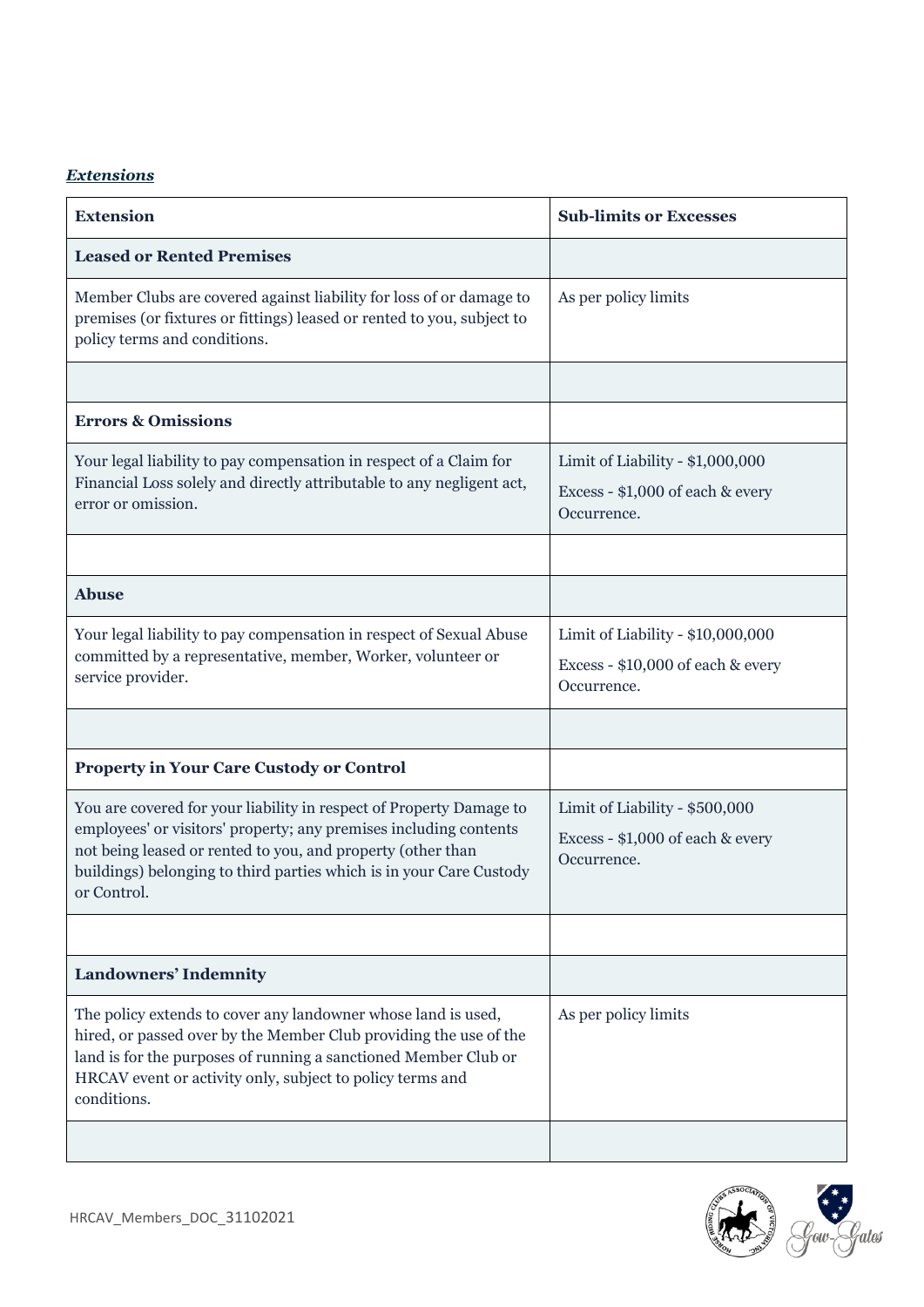| <b>Contractual Liability and Indemnity to Principal</b>                                                                                                                                                                                              |                      |
|------------------------------------------------------------------------------------------------------------------------------------------------------------------------------------------------------------------------------------------------------|----------------------|
| Coverage under this policy extend to:                                                                                                                                                                                                                | As per policy limits |
| indemnify the Member Club against liability assumed by the<br>a.<br>Member Club; and                                                                                                                                                                 |                      |
| indemnify the Principal (the third party whom which you have<br>$\mathbf{b}$ .<br>entered into the contract with) in the same manner as the<br>Member Club in respect of the Principal's liability arising out of<br>the actions of the Member Club. |                      |

### **WHAT ARE YOU NOT COVERED FOR?**

- **1.** Bodily Injury or Property Damage caused by or arising from Harness, Racing, Hunting, Polo, Polocrosse, Rodeo, Campdrafting, Endurance Riding and Parelli Natural Horsemanship, and any other activities not approved by HRCAV.
- **2.** Member Clubs are not covered to provide agistment, other than when directly associated with a particular event where the horses stay on the grounds for the purpose of attending that event only.
- **3.** No cover is provided for Coaches coaching outside of Member Club or HRCAV events and activities.
- **4.** Cover for Veterinary Professional Indemnity and Malpractice is excluded.
- **5.** As per all other Exclusions as detailed in the Policy Wording.

#### **WHAT ARE YOUR RESPONSIBILITIES?**

If an incident occurs which results in any of the following, you must notify Gow-Gates immediately, whether or not a claim is made against you:

- **1.** A Third Party sustains a bodily injury
- **2.** A Third Party sustains property damage
- **3.** A Third Party's horse dies or is injured

It is your responsibility to notify Gow-Gates of an incident which may give rise to a claim in the future, regardless of your perceived severity of it at the time. You must cooperate with insurers and their legal team at all times.

If an incident occurs at a club event, then ensure an incident report form is completed in line with HRCAV's rules and regulations. Please note, the Incident Report must be completed by an appropriate person on behalf of the Member Club, and NOT the injured party / damaged property owner.

Obtain contact details of witnesses and advise Gow-Gates immediately. If insurers feel that statements need to be documented, we will contact you.

Failure to notify insurers immediately will compromise their position in the event of a claim.

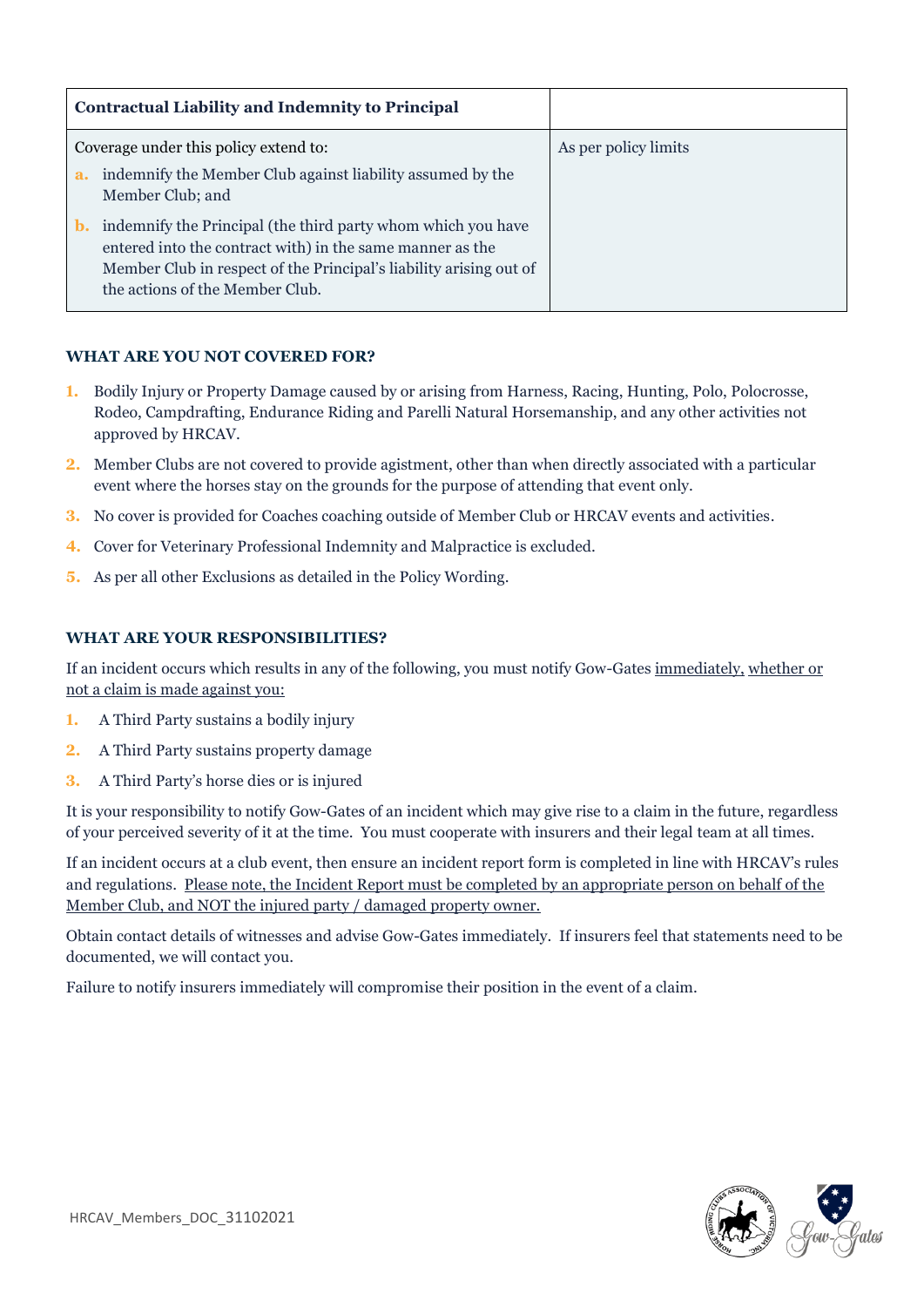# **PERSONAL ACCIDENT**

Benefits available for bodily injuries sustained in an accident when actively engaged in personal equestrian-related activities.

#### **WHEN ARE YOU COVERED?**

| Committee Members, Judges,<br>Trainers, Officials, and<br>Administrators.                                                                                                                  | Coaches                                                                                                           | <b>Voluntary Workers</b>                                                                                                                                                              |
|--------------------------------------------------------------------------------------------------------------------------------------------------------------------------------------------|-------------------------------------------------------------------------------------------------------------------|---------------------------------------------------------------------------------------------------------------------------------------------------------------------------------------|
| Whilst acting on behalf of HRCAV<br>or an HRCAV Affiliated Club, at<br><b>HRCAV</b> or <b>HRCAV</b> Affiliated Club's<br>approved events and activities.<br>including direct uninterrupted | Whilst engaged in coaching by<br>HRCAV, at HRCAV or HRCAV<br>Affiliated Club's approved events<br>and activities. | Whilst acting on behalf of, or whilst<br>you are engaged in voluntary work<br>as a voluntary helper, at HRCAV or<br><b>HRCAV</b> Affiliated Club's approved<br>events and activities. |
| travel to and from such club<br>activities.                                                                                                                                                |                                                                                                                   | including direct uninterrupted<br>travel to and from such club<br>activities.                                                                                                         |

#### **WHAT ARE YOU NOT COVERED FOR?**

- **1.** Bodily Injury or Property Damage caused by or arising from Harness, Racing, Hunting, Polo, Polocrosse, Rodeo, Campdrafting, Endurance Riding or Parelli Natural Horsemanship, and any other activities not approved by HRCAV.
- **2.** Incidents occurring when you are involved in income-earning equestrian activities.
- **3.** When you are involved in an activity which is not related to the training for and / or participation in HRCAV endorsed activities.
- **4.** No expenses claimable under Medicare are covered by this insurance, including the Medicare gap.Please check with your GP / hospital / surgeon what this means before committing to treatment.
- **5.** No cover is provided for any Injury which is attributable to childbirth or pregnancy or the complications of these (except for unexpected medical complications or emergencies arising from an Injury).
- **6.** No cover is provided for Insured Event "Permanent Total Disablement" for Insured Persons who have reached the age of 75. Please ensure you advise the HRCAV well before your birthday so that they can seek approval to continue cover from insurers.
- **7.** Insured Events which occur more than three hundred and sixty-five (365) days after the date of the injury.
- **8.** As per all other Exclusions as detailed in the Policy Wording.

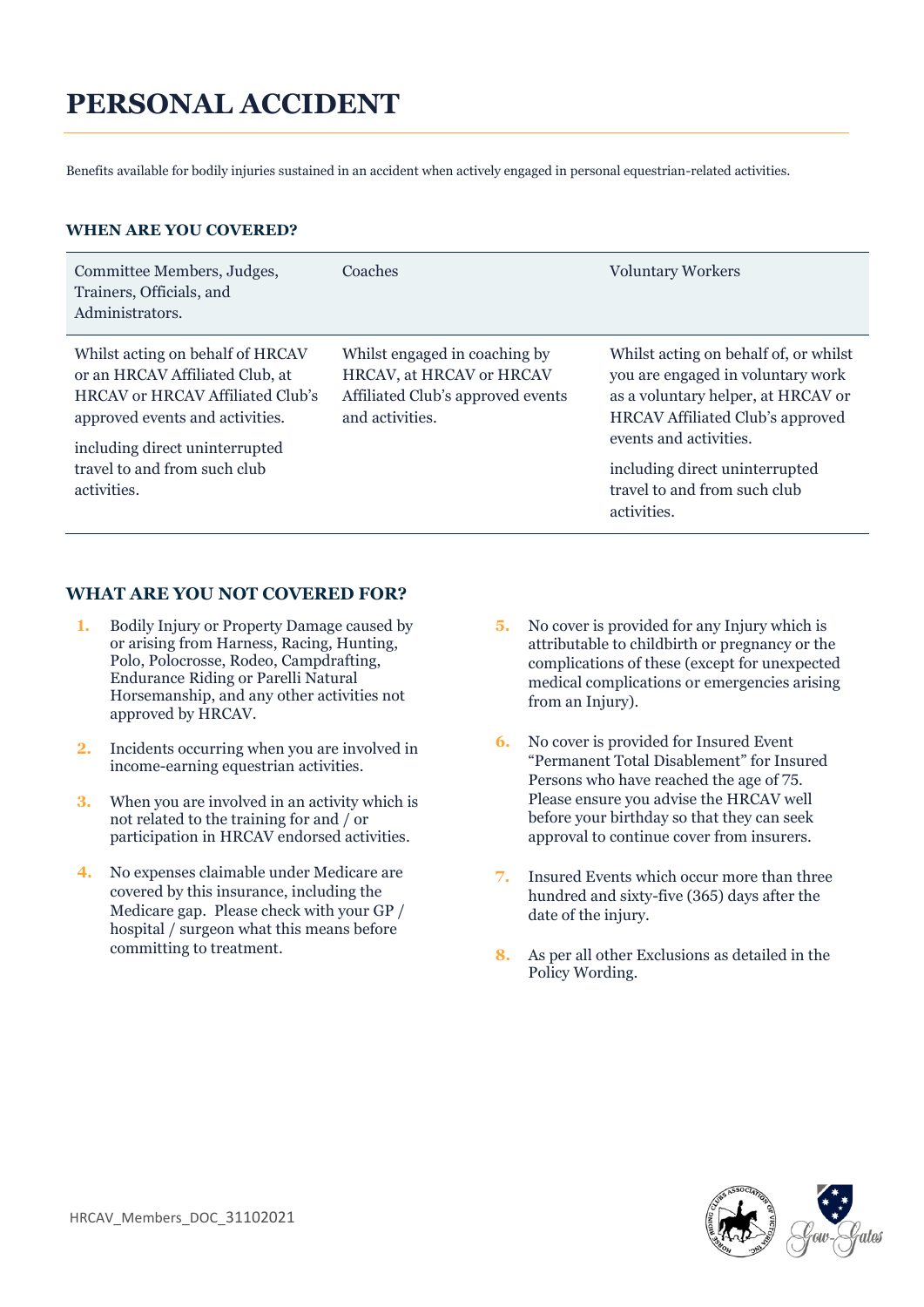#### **WHAT ARE YOU COVERED FOR?**

(Full list of benefits should be referred to in the Policy Schedule and Wording)

#### **Schedule of Benefits**

|                                                                                 | <b>Benefit</b> | Income /<br><b>Expense</b><br>Limitation | <b>Excess</b> | <b>Deferral</b><br><b>Period</b> | <b>Benefit</b><br><b>Period</b> |
|---------------------------------------------------------------------------------|----------------|------------------------------------------|---------------|----------------------------------|---------------------------------|
| <b>Death and Capital Benefits</b>                                               | \$50,000       |                                          |               |                                  |                                 |
|                                                                                 |                | (Insured persons aged 75-79 - \$10,000)  |               |                                  |                                 |
| <b>Weekly Injury Benefit</b>                                                    | \$500          | 85%                                      |               | 14 Days                          | 52 Weeks                        |
| <b>Insured Persons aged 60 - 64</b>                                             | \$500          | 85%                                      |               | 14 Days                          | 52 Weeks                        |
| <b>Insured Persons aged 65 - 69</b>                                             | \$500          | 85%                                      |               | 14 Days                          | 26 Weeks                        |
| <b>Insured Persons aged 70 - 74</b>                                             | \$500          | 85%                                      |               | 14 Days                          | 26 Weeks                        |
| <b>Insured Persons aged 75 - 79</b>                                             |                |                                          |               |                                  | Nil                             |
| <b>Broken / Fractured Bones</b>                                                 | \$2,000        |                                          |               |                                  |                                 |
| <b>Benefits</b>                                                                 |                | Insured persons aged 75 and over - Nil   |               |                                  |                                 |
| <b>Non-Medicare Medical Expenses</b><br>(Insured Persons aged up to 74<br>years | \$2,500        | 85%                                      | \$100         |                                  |                                 |
| <b>Non-Medicare Medical Expenses</b>                                            | \$1,000        | 85%                                      | \$100         |                                  |                                 |
| (Insured Persons aged 75 – 79)                                                  |                |                                          |               |                                  |                                 |
| <b>Domestic Help Benefit</b>                                                    | \$200          | 85%                                      |               | 7 Days                           | 26 Weeks                        |
| <b>Student Tutorial Benefit</b>                                                 | \$200          | 85%                                      |               | 7 Days                           | 26 Weeks                        |
| <b>Bed Care Benefit</b>                                                         | \$200          | \$28.57 / day                            |               | 7 Days                           | 7 Days                          |
| <b>Funeral Expenses Benefit</b>                                                 | \$5,000        | 100%                                     |               |                                  |                                 |
| <b>Out of Pocket Expenses Benefit</b>                                           | \$1,000        | 100%                                     | \$50          |                                  | 13 Weeks                        |
| <b>Family Accommodation and</b><br><b>Transport Expenses Benefit</b>            | \$1,000        |                                          |               |                                  |                                 |

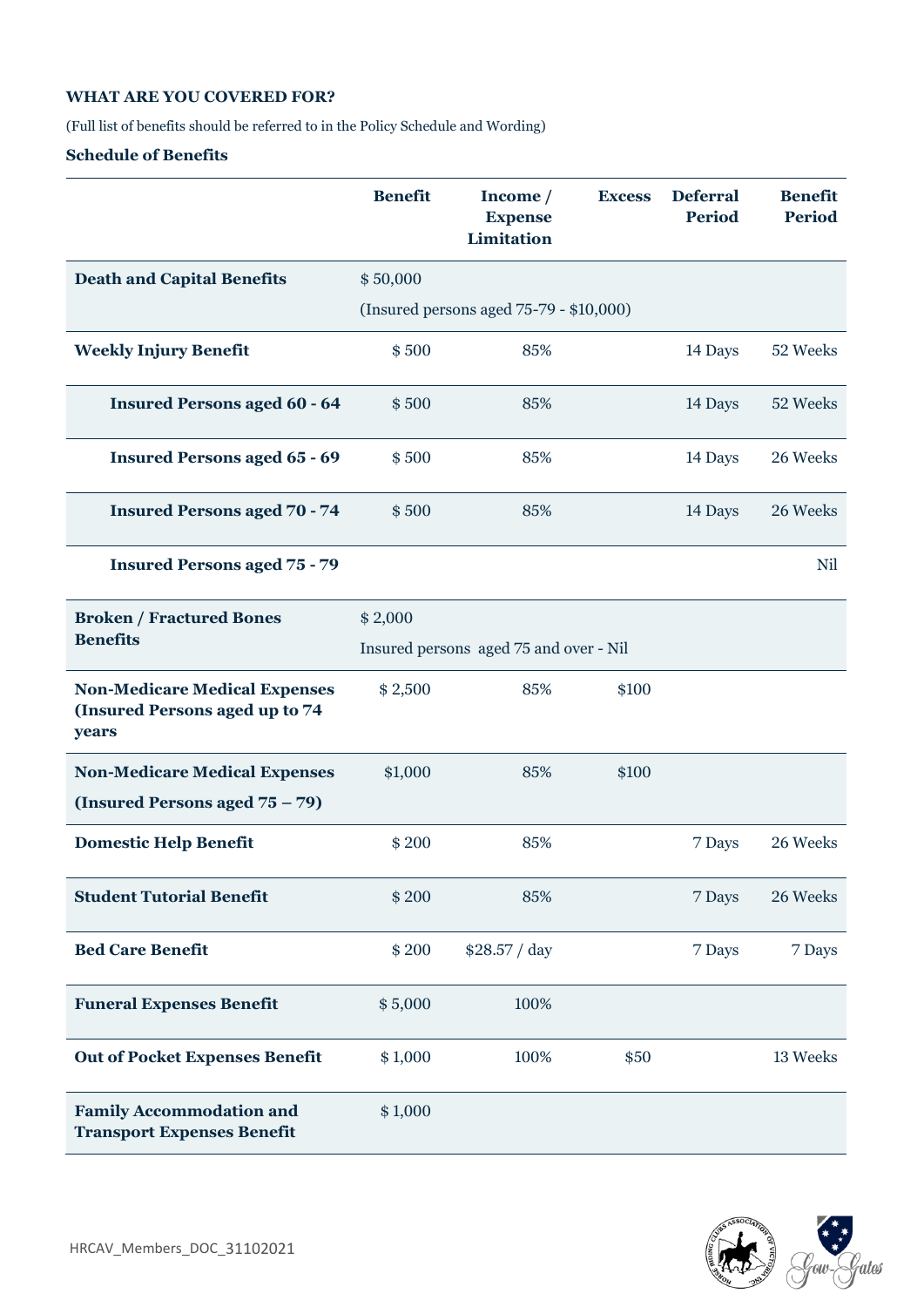If there is no amount shown against any one or more of the above Sections, no cover is provided in respect of them.

#### **Death and Capital Benefits**

#### *Extent of Cover*

If you sustain an Injury which results in any of the following Insured Events which are not otherwise excluded in this Benefit, insurers will pay the Compensation in accordance with the terms set out in this Benefit providing the Injury falls within the terms and conditions of the policy.

|    | <b>Insured Events</b>                                             | <b>Percentage of Benefit</b><br>Payable |      |
|----|-------------------------------------------------------------------|-----------------------------------------|------|
| п  | Death                                                             |                                         | 100% |
|    | Permanent Total Disablement                                       |                                         | 100% |
|    | Paraplegia/Quadriplegia                                           |                                         | 100% |
| T. | Permanent and incurable paralysis of all limbs                    |                                         | 100% |
|    | Permanent and incurable insanity                                  |                                         | 100% |
|    | Permanent total loss of sight in:                                 |                                         |      |
|    | Both eyes                                                         |                                         | 100% |
|    | One (1) eye                                                       |                                         | 100% |
|    | Permanent total Loss of Use of:                                   |                                         |      |
|    | Two (2) limbs                                                     |                                         | 100% |
|    | One (1) limb                                                      |                                         | 100% |
|    | Permanent total Loss of Use of:                                   |                                         |      |
|    | The lens in both eyes                                             |                                         | 100% |
|    | Hearing in both ears                                              |                                         | 100% |
|    | Permanent total Loss of Use four fingers and thumb of either hand |                                         | 80%  |
|    | Permanent total Loss of Use of four fingers of either hand        |                                         | 50%  |
| п  | Permanent total Loss of Use of:                                   |                                         |      |
|    | The lens in one (1) eye                                           |                                         | 60%  |
|    | Hearing in one (1) ear                                            |                                         | 20%  |

▪ Burns:

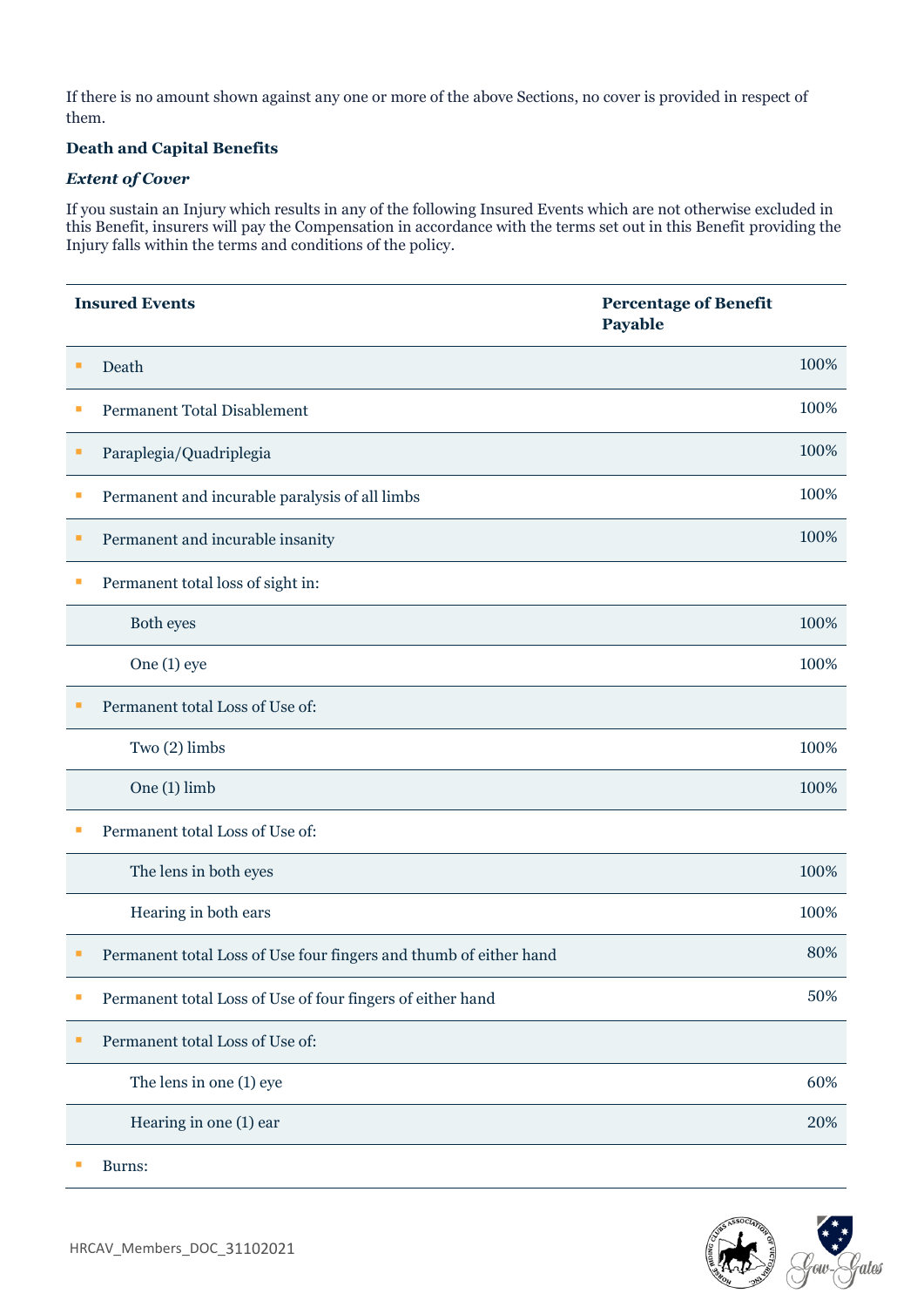| Third degree burns and/or resultant disfigurement which covers<br>more than 40% of the entire external body  | 50%  |
|--------------------------------------------------------------------------------------------------------------|------|
| Second degree burns and/or resultant disfigurement which covers<br>more than 40% of the entire external body | 25%  |
| Permanent total Loss of Use of one thumb of either hand:                                                     |      |
| Both joints                                                                                                  | 30%  |
| One (1) joint                                                                                                | 15%  |
| Permanent total Loss of Use of fingers of either hand:                                                       |      |
| Three (3) joints                                                                                             | 10%  |
| Two (2) joints                                                                                               | 8%   |
| One (1) joint                                                                                                | 5%   |
| Permanent total Loss of Use of toes of either foot:                                                          |      |
| $All$ – one (1) foot                                                                                         | 15%  |
| Great - both joints                                                                                          | 5%   |
| Great $-$ one (1) joint                                                                                      | 3%   |
| Other than great, each toe                                                                                   | 1%   |
| Fractured leg or patella with established non-union                                                          | 10%  |
| Shortening of leg by at least 5cm                                                                            | 7.5% |

Refer to the Policy Wording for the full Schedule of Benefits.

### **Conditions of the policy – YOUR RESPONSIBILITIES**

- **1.** The Insured Event must occur within three hundred and sixty-five (365) consecutive days of the date of the Injury.
- **2.** Compensation shall not be payable for more than one of the Insured Events in respect of the same Injury. If two (2) or more Insured Events have occurred, the Insured Event with the highest Compensation will be payable.
- **3.** Compensation shall not be payable unless you shall, as soon as possible after the happening of any Injury, seek and follow

proper medical advice from a Medical Practitioner.

- **4.** The maximum amount payable for a Dependent Child is ten (10%) percent of the Compensation stated unless otherwise specified.
- **5.** The maximum amount payable for this Benefit in any one Period of Insurance for any one Insured Person is the amount shown in the Policy Schedule against "Death and Capital Benefits".